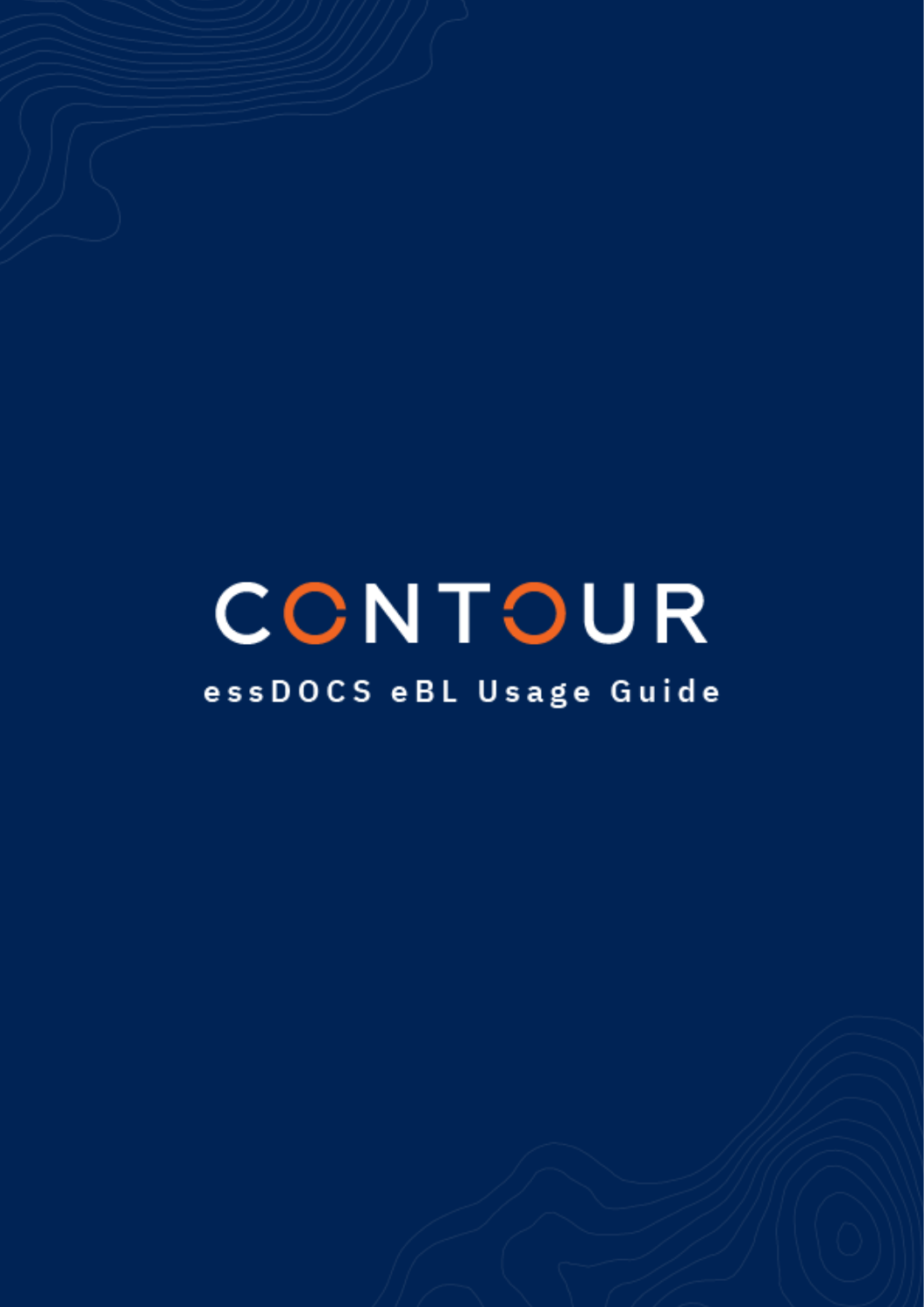

# **Using Contour with electronic Bill of Lading (eBL) via essDOCS**

Contour supports the use of digital alternatives to paper documentation, such as eBLs, in all of your documentary credits. Below is a guide and FAQ that outlines how to complete transactions involving essDOCS eBLs and eSets.

### **1.1. Applicant/Buyer Corporate**

#### *How do I request an electronic bill of lading in my DC application?*

While creating a DC on Contour, there is a section to specify the documents required.

In this section there are several default documents, such as invoice, transport document, and certificate of origin, as well as the ability to create new document categories.

Under 'Transport Document', there is an addition sub-field provided to specify the platform that the documents are to be presented. This could be paper documents, uploaded copies of PDFs on Contour, or electronic documents from a third party such as essDOCS.

Secondly, each document type will have a corresponding 'document conditions' field which can be used to provide any specific details about the document that the beneficiary must comply with.

An example can be found below for an essDOCS electronic bill of lading:

| <b>DC</b> details                 |                                                                                                       |  |  |  |
|-----------------------------------|-------------------------------------------------------------------------------------------------------|--|--|--|
|                                   |                                                                                                       |  |  |  |
| <b>Documents required</b>         | Document conditions (optional)                                                                        |  |  |  |
| Invoice                           | BENEFICIARY'S COMMERCIAL INVOICE, INDICATING THIS DC NUMBER AND THE CONTRACT<br><b>NUMBER</b>         |  |  |  |
|                                   | PDF COPY TO BE UPLOADED AND TRANSFERRED ON ESSDOCS ALONG WITH THE ELECTRONIC BILL<br><b>OF LADING</b> |  |  |  |
| <b>Transport Document</b>         | CLEAN ON BOARD CHARTER PARTY BILL OF LADING, MADE OUT TO ORDER, BLANK ENDORSED                        |  |  |  |
| essDOCS electronic bill of lading | ORIGINAL ELECTRONIC BILL OF LADING TO BE CREATED AND TRANSFERRED VIA ESSDOCS                          |  |  |  |
| Certificate of origin             | ISSUED BY SAMPLE CO. MADE OUT 'TO WHOM IT MAY CONCERN'                                                |  |  |  |
|                                   | PDF COPY TO BE UPLOADED AND TRANSFERRED ON ESSDOCS ALONG WITH THE ELECTRONIC BILL<br><b>OF LADING</b> |  |  |  |

With these requirements, only a presentation with an essDOCS electronic bill of lading will be accepted as compliant under the terms of the DC.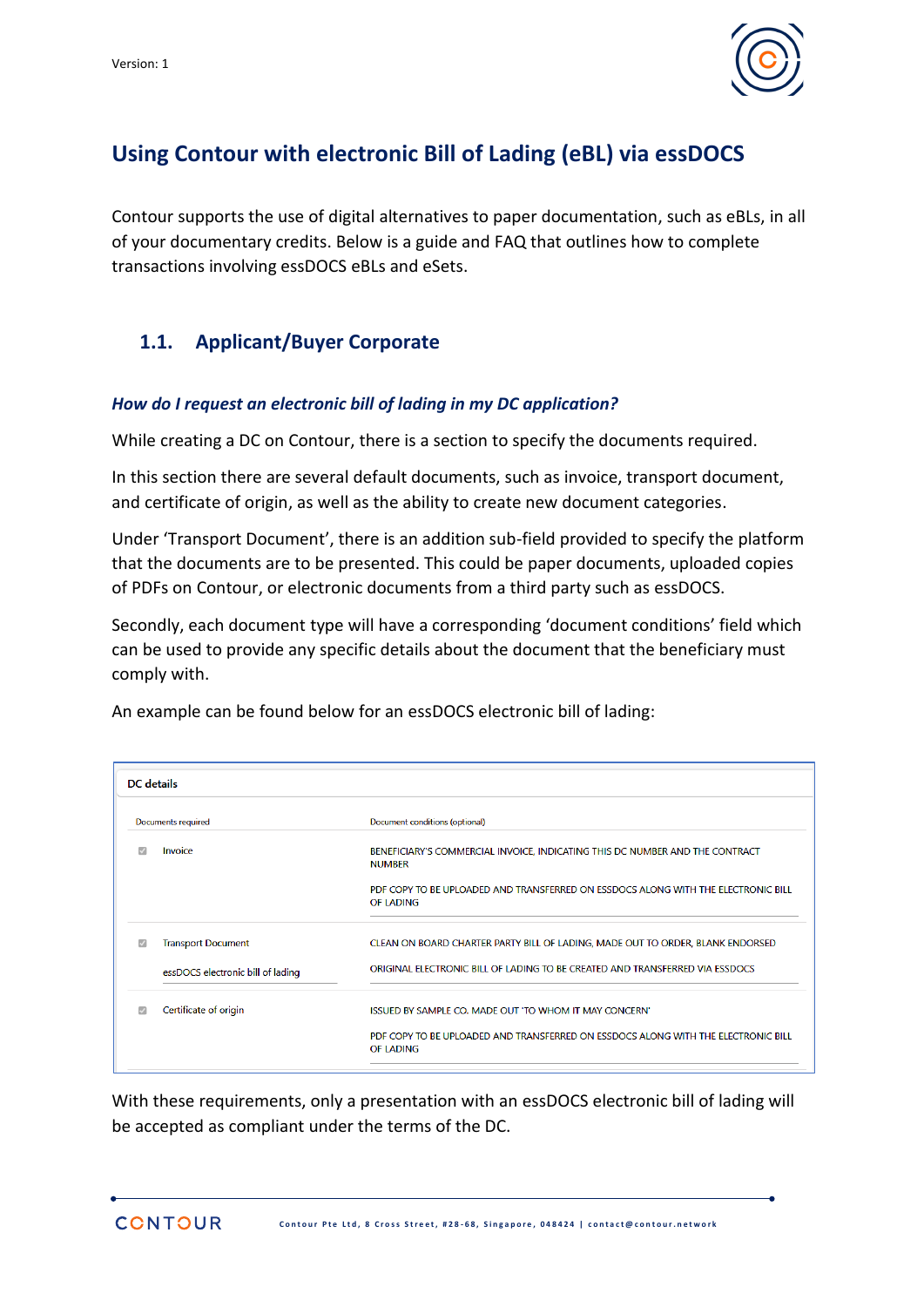

## **1.2. Beneficiary/Seller Corporate**

The first step for a beneficiary using an essDOCS eBL will be to log-in to essDOCS CargoDocs platform directly to create an eSet ready for presentation.

1. Your list of available eBL's will be visible in your CargoDocs DocEx inbox. These can be selected to create an eSet with.

| <b>CargoDocs DocEx</b>       |                              |                |                                               |                 | <b>Welcome CONTOUR EXPORTER TEST</b> | <b>CONTOUR EXPORTER</b> |                               |                                             | Network Search   User Settings   Change Password   Logout<br>User Guides   Contact essDOCS |                      |
|------------------------------|------------------------------|----------------|-----------------------------------------------|-----------------|--------------------------------------|-------------------------|-------------------------------|---------------------------------------------|--------------------------------------------------------------------------------------------|----------------------|
| <b>Inbox</b><br><b>DocEx</b> | <b>Drafts</b><br>Create mSet |                | Filed                                         | <b>Archived</b> |                                      |                         |                               |                                             |                                                                                            | All times are in UTC |
| Search                       | Shipment $Re \vee$           | Reference      | Vessel Name V<br>$\check{ }$                  | <b>BL</b> Date  | <b>Consignor</b><br>$\check{ }$      | <b>Consignee</b>        | <b>Load Port</b>              | Cargo Name V<br>Destination<br>$\checkmark$ | $\check{ }$<br><b>Status</b>                                                               | <b>Clear Filter</b>  |
| <b>Reference</b>             | <b>Vessel Name</b>           | <b>BL</b> Date | <b>Consignor</b>                              |                 | <b>Consignee</b> Load Port           |                         | <b>Destination</b> Cargo Name | <b>Document No.</b>                         | <b>Status</b>                                                                              | Type <b>T</b>        |
| $10000 - S-1$                |                              |                | zCarrier4Vessel1 17 Aug 2020 VOLTRON EXPORTER | To Order        | Caleta Coloso, Chile Vizag           |                         | <b>Generic Bulker Cargo</b>   |                                             | <b>Title Held</b>                                                                          | eSet $\checkmark$    |
| 23000 - S-1 - Copy           |                              |                | zCarrier4Vessel1 17 Aug 2020 VOLTRON EXPORTER | <b>To Order</b> | Caleta Coloso, Chile                 | Vizag                   | <b>Generic Bulker Cargo</b>   | d38c00f0-df09-45a9-852b-d34279f54fcb        | <b>Returned</b>                                                                            | est                  |
| $4000 - S-1$                 |                              |                | zCarrier4Vessel1 17 Aug 2020 VOLTRON EXPORTER | To Order        | Caleta Coloso, Chile Vizag           |                         | <b>Generic Bulker Cargo</b>   | bb404809-fafc-4a66-9bba-495ce3c2dc29        | eUCP Present Drafted                                                                       | $est \Box$           |
| $12000 - S-1$                |                              |                | zCarrier4Vessel1 17 Aug 2020 VOLTRON EXPORTER | <b>To Order</b> | Caleta Coloso, Chile Vizag           |                         | <b>Generic Bulker Cargo</b>   | 48e28bb0-852e-43d1-afdf-5dca8df51413        | eUCP Present Drafted                                                                       | eSet                 |
| $6000 - S-1$                 |                              |                | zCarrier4Vessel1 17 Aug 2020 VOLTRON EXPORTER | <b>To Order</b> | Caleta Coloso, Chile                 | Vizag                   | <b>Generic Bulker Cargo</b>   |                                             | <b>Title Held</b>                                                                          | est                  |

- 2. From here, you can create the eSet in CargoDocs
	- a. log in and identify your document set to be presented under the DC.
	- b. Verify and upload all documents required as per the DC document conditions.

The next step is to link this eSet to a Contour presentation and to forward the eSet to a bank.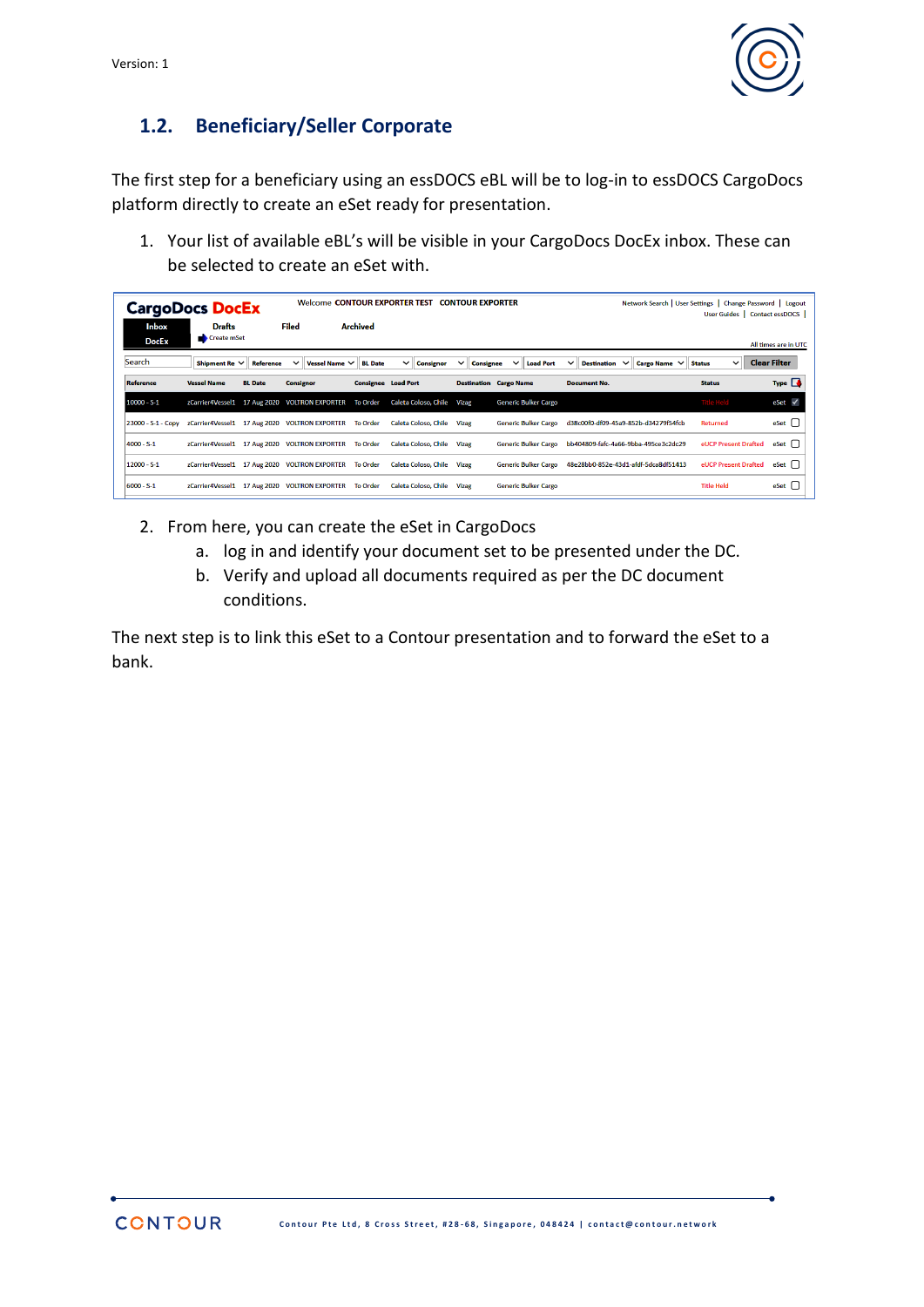

#### **1.2.1. Light Integration Workflow**

To forward the eSet, you will need to retrieve the Contour Issuing Bank DC reference from Contour if you have not noted this already.

Log in to essDOCS CargoDocs

1. Once the eSet is created and you have the issuing bank reference, forward the document set to the bank of your choice and note the essDOCS reference number (eSet / mSet reference)

| Reference     | <b>Vessel Name</b> | <b>BL</b> Date | Consignor                                                                         | Consignee Load Port | <b>Destination</b> Cargo Name | Document No. | <b>Status</b>          | Type L |
|---------------|--------------------|----------------|-----------------------------------------------------------------------------------|---------------------|-------------------------------|--------------|------------------------|--------|
| $11000 - S-1$ |                    |                | zCarrier4Vessel1 17 Aug 2020 VOLTRON EXPORTER To Order Caleta Coloso, Chile Vizag |                     | Generic Bulker Cargo ISS-005  |              | eUCP Present Sent eSet |        |
|               |                    |                |                                                                                   |                     |                               |              |                        |        |

Log into Contour

After the eSet is forwarded, log into Contour to create a demand presentation to mirror the action on essDOCS

- c. Identify the DC to be presented against and create a demand presentation
- d. An overview page under the DP tab will be available
- e. In the 'Documents source' section, select **Contour**. *Do not select the option 'essDOCS electronic bill of lading'. This is for using the API integration between Contour and essDOCS*

|                                | Overview                |                          |                            |  |
|--------------------------------|-------------------------|--------------------------|----------------------------|--|
| DC<br>۰                        | <b>Summary</b>          |                          |                            |  |
|                                | <b>Documents source</b> |                          |                            |  |
| DP 1                           | <b>Documents source</b> |                          |                            |  |
| Overview                       | Contour                 | $\overline{\phantom{a}}$ |                            |  |
| Cover letter by<br>Beneficiary |                         |                          |                            |  |
|                                | <b>Banks</b>            |                          |                            |  |
|                                | <b>Issuing bank</b>     | Issuing bank address     | Issuing bank DC reference  |  |
|                                | <b>Pacific Bank</b>     | test                     | <b>TEST-ISS-001</b>        |  |
|                                | Advising bank           | Advising bank address    | Advising bank DC reference |  |
|                                | Ocean Bank              | test                     | TEST-ADV-001               |  |

- f. Select the `Present To` bank. Ensure that this is the same bank to which you have forwarded the document set on essDOCS.
- g. **Invoice section**: All demand presentations in Contour have a mandatory invoice.
	- i. Enter the Invoice amount. You may leave the invoice no, issued date, and quantity fields blank, as they are optional.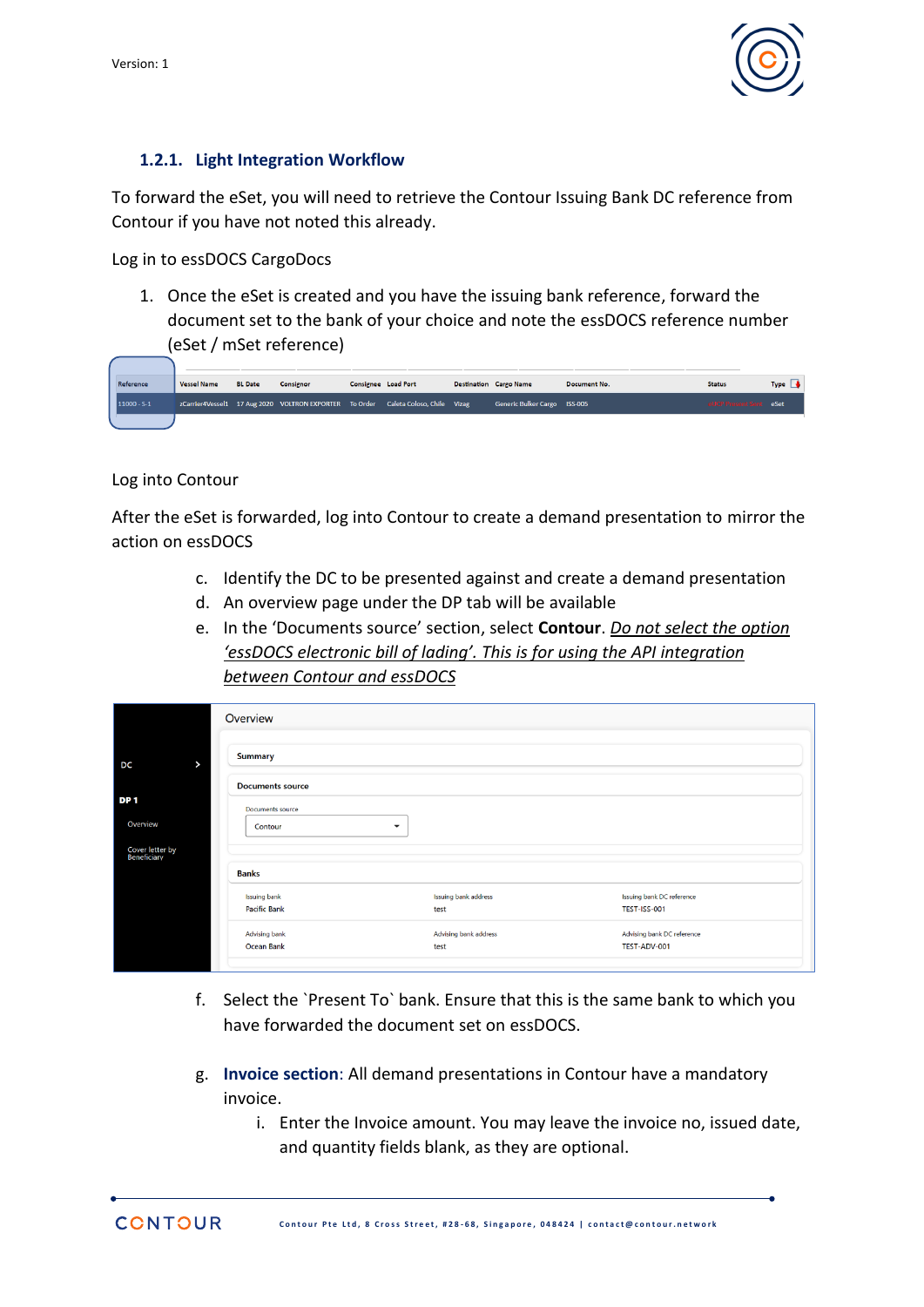

ii. In the 'description of goods field' mention the essDOCS reference number. Select the option 'Paper documents will be mailed or transferred off Contour only'.

| <b>Document conditions</b>                                                                             |                                   |                                                                                             |  |  |  |  |
|--------------------------------------------------------------------------------------------------------|-----------------------------------|---------------------------------------------------------------------------------------------|--|--|--|--|
| BENEFICIARY'S COMMERCIAL INVOICE, INDICATING THIS DC NUMBER AND THE CONTRACT NUMBER                    |                                   |                                                                                             |  |  |  |  |
|                                                                                                        |                                   | PDF COPY TO BE UPLOADED AND TRANSFERRED ON ESSDOCS ALONG WITH THE ELECTRONIC BILL OF LADING |  |  |  |  |
| Applicant                                                                                              | Beneficiary                       |                                                                                             |  |  |  |  |
| <b>Optimal Corp</b>                                                                                    | Paragon Corp                      |                                                                                             |  |  |  |  |
| Invoice No. (optional)                                                                                 | Issued date (YY/MM/DD) (optional) |                                                                                             |  |  |  |  |
|                                                                                                        |                                   | ▭                                                                                           |  |  |  |  |
| <b>Goods details</b>                                                                                   |                                   |                                                                                             |  |  |  |  |
| Quantity (optional)                                                                                    | Amount                            |                                                                                             |  |  |  |  |
|                                                                                                        | <b>USD</b>                        | 100 000.00                                                                                  |  |  |  |  |
| Description of goods and / or services                                                                 |                                   |                                                                                             |  |  |  |  |
| REFER TO THE COMMERCIAL INVOICE UPLOADED IN ESSDOCS<br>IN THE DOCUMENT SET WITH REFERENCE: 10000 - S-1 |                                   |                                                                                             |  |  |  |  |
| Upload Invoice (PDF only, max 7 MB for a presentation)                                                 |                                   |                                                                                             |  |  |  |  |
|                                                                                                        |                                   |                                                                                             |  |  |  |  |

#### h. **Transport document section:**

- i. Select the radio button 'Documents will be transferred outside of Contour.'
- ii. In the 'Mode of transfer' field, select the platform of your choice. In this example, select essDOCS as eBL provider, as specified in the document conditions.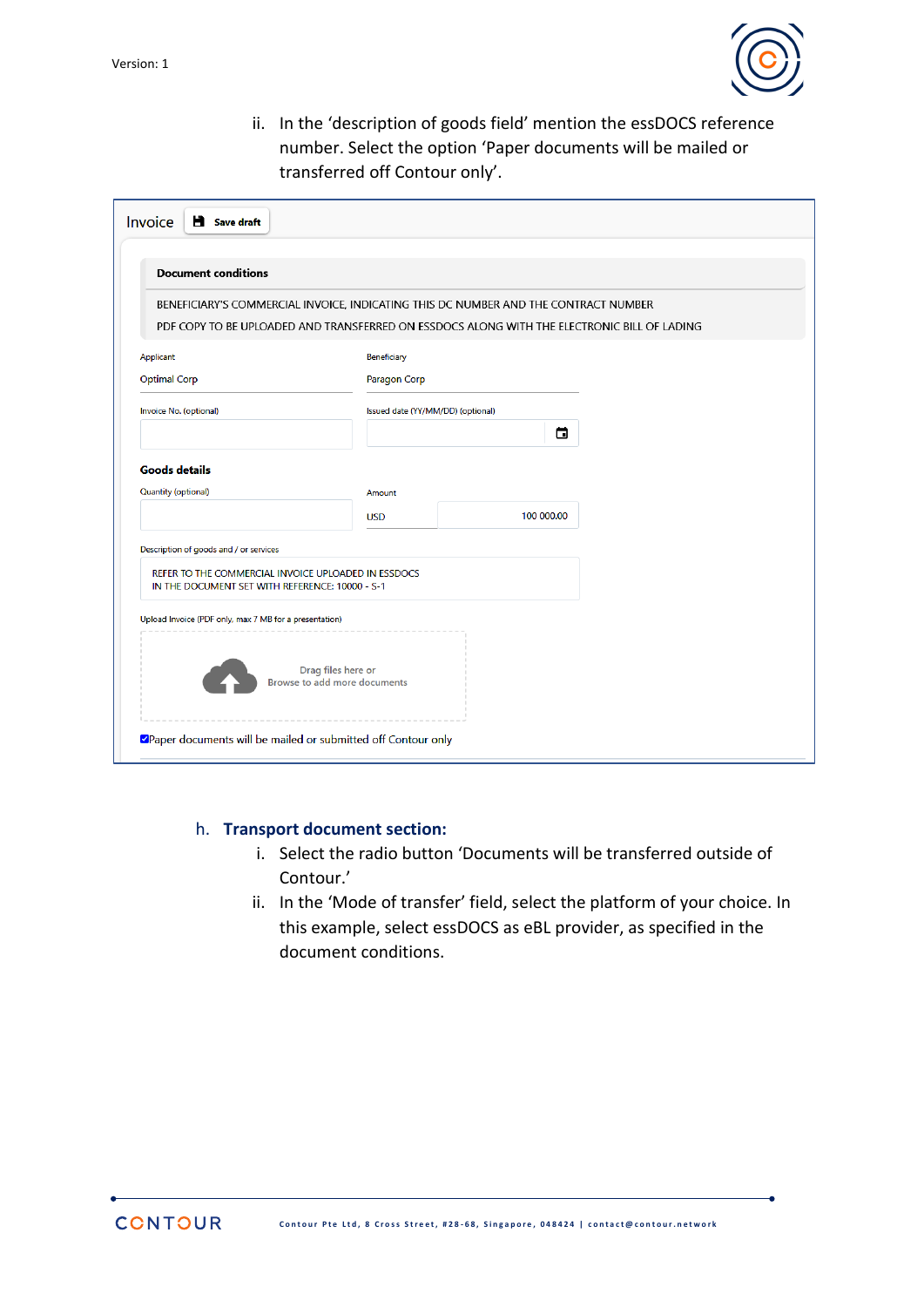

| Mode of document(s) transfer |  |  |  |  |  |
|------------------------------|--|--|--|--|--|
| Other                        |  |  |  |  |  |
| essDocs                      |  |  |  |  |  |
| <b>Bolero</b>                |  |  |  |  |  |
| CargoX                       |  |  |  |  |  |
| <b>Wave BL</b>               |  |  |  |  |  |
| Courier                      |  |  |  |  |  |
| <b>Registered Mail</b>       |  |  |  |  |  |
| Other                        |  |  |  |  |  |

#### iii. Enter the reference number noted from essDOCS

| Reference no. (optional) |  |  |
|--------------------------|--|--|

You may enter multiple reference numbers, separated by a comma

| Other transport document                                 | Н                        | <b>Save draft</b> |
|----------------------------------------------------------|--------------------------|-------------------|
| O Electronic record available for this presentation only |                          |                   |
| • Documents will be transferred outside of Contour       |                          |                   |
| ○ This document is not available for this presentation   |                          |                   |
| Mode of document(s) transfer                             |                          |                   |
| essDocs                                                  | $\overline{\phantom{a}}$ |                   |
| Reference no. (optional)                                 |                          |                   |
| $10000 - S-1$                                            |                          |                   |
|                                                          |                          |                   |

i. **All other documents:** If there are any other documents being transferred along with the eBL in the eSet, specify the reference number of the document set. In our example, the beneficiary is transferring the certificate of origin in the same eSet as the eBL